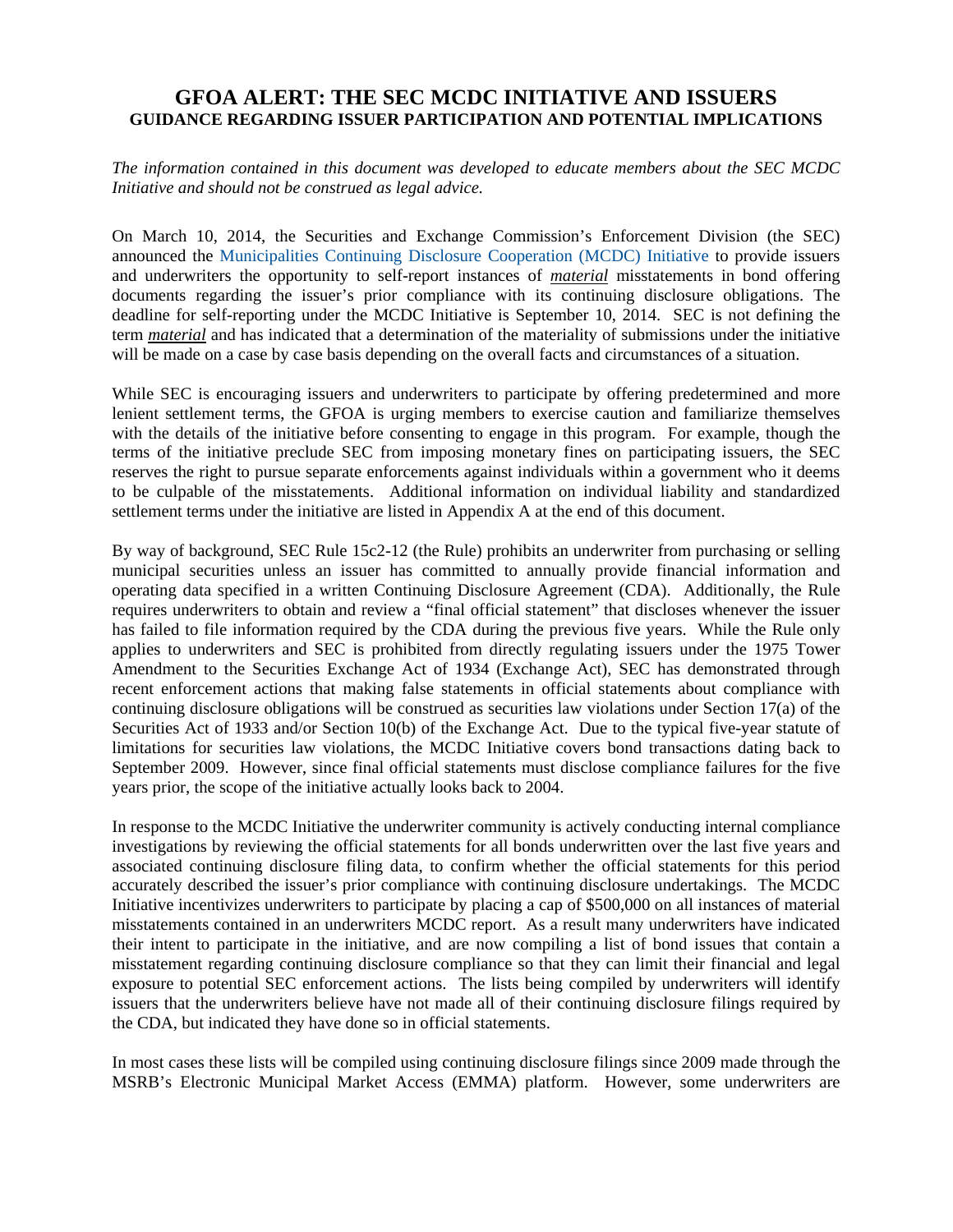attempting to verify filings prior to 2009 when the dysfunctional Nationally Recognized Municipal Securities Information Repository (NRMSIR) system was in use. This is likely to lead to many erroneous findings of failures to file because of the known deficiencies of the NRMSIR system and difficulties in locating filings. Although underwriters are being encouraged to contact issuers with the results of their review to discuss any potential misstatements, they are not required to do so and may not have time to contact all issuers because of the unreasonably short deadline for the MCDC Initiative (September 10, 2014). These factors could result in underwriters participating in the initiative and falsely reporting that statements made by issuers pertaining to their prior continuing disclosure compliance are material misstatements when in fact they are not. For these reasons issuers should consider contacting all underwriters who have been senior or co-managers on their bond deals over the past five years and asking these underwriters for at least a month of notice in advance of September 10 of any planned participation in the MCDC initiative related to these bonds.

Further, if issuer is unsure of prior compliance or has reason to believe that it has failed to file information required by its CDA and inaccurately described this failure in its official statement over the last five years, they should consult with their legal counsel to ensure prior compliance. Issuers can evaluate the MCDC Initiative in light of their own circumstances and review their compliance with the CDA by using the guidance outlined below.

### **Guidance on Self-Examination in Response to MCDC Initiative:**

- *An issuer should disregard the MCDC Initiative entirely if:* 
	- Has not issued bonds within the last five years.
	- Has issued bonds in the last five years but has:
		- · personal knowledge and supporting documentation that continuing disclosure filings required by the CDA have been made;
		- · policies and procedures in place to ensure compliance; or
		- · an outside vendor or counsel under contract engaged to assist with continuing disclosure filings that can confirm continuing disclosure compliance for the five-year period in question.
- If an issuer has publicly offered bonds since September 10, 2009 and is unsure whether it has complied with continuing disclosure undertakings, it should:
	- Review the description of past compliance in any official statements for bonds issued during the past five years. (The section is typically titled "Continuing Disclosure" in the official statement).
	- If the description in the official statement says the issuer is in compliance with its continuing disclosure requirements, consider the best way to verify the statement including:
		- · review of internal files that document continuing disclosure filings made on EMMA;
		- · if internal files not maintained, review EMMA to verify continuing disclosure filings made;
		- · contact the senior managing underwriter for the bond issue to determine if they have files documenting compliance with the CDA or are conducting a review of their prior bond deals to identify possible non-compliance; or
		- · contact appropriate transaction participants that would be most knowledgeable about this matter, e.g., underwriters counsel, disclosure counsel, financial advisor or bond counsel.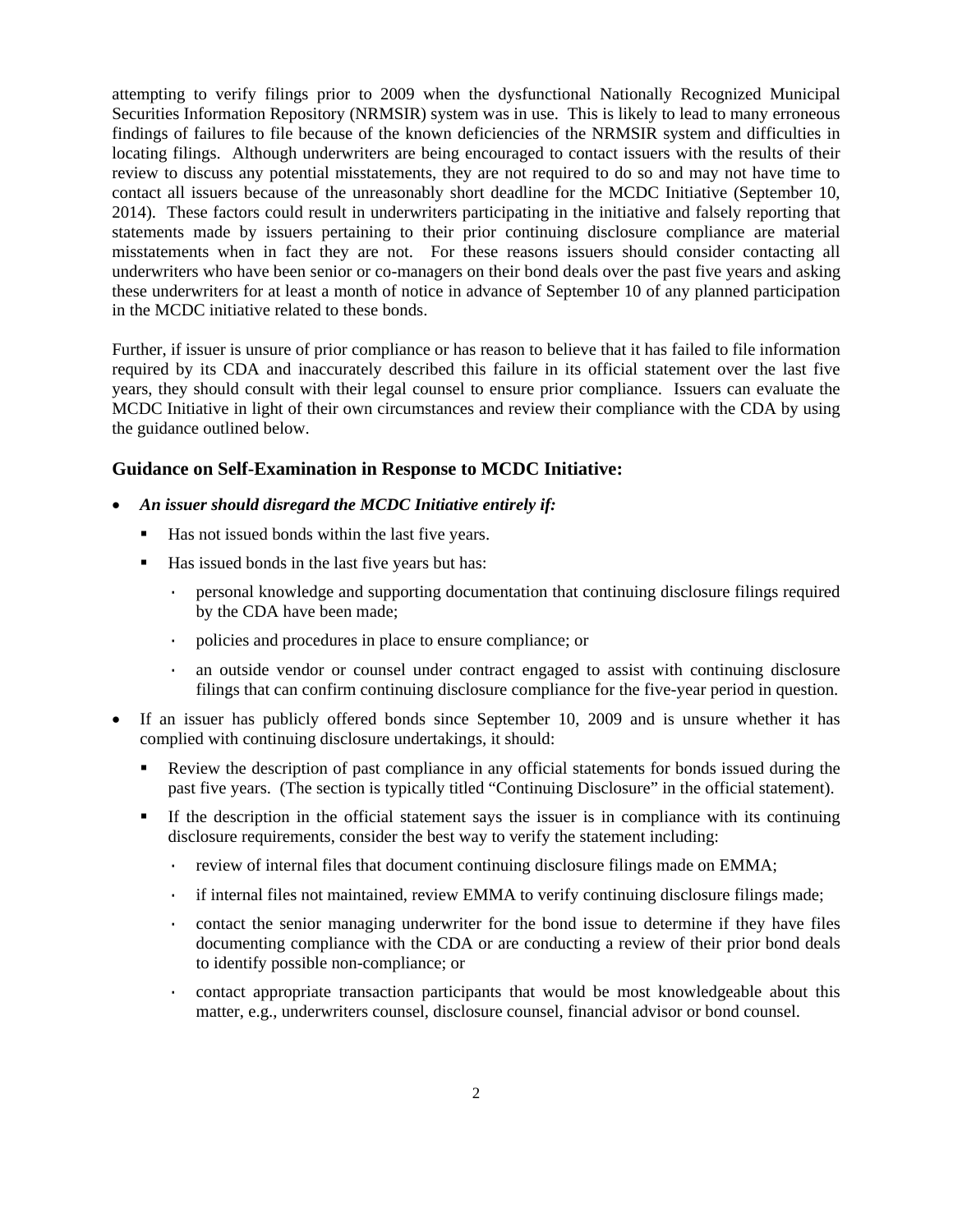- If the information in the official statement describes any instances of prior non-compliance (including instances that may be immaterial), the issuer can probably conclude that it has not misstated compliance and no further investigation is necessary.
- If an issuer discovers through a self-examination or through a discussion with counsel or an underwriter that the final official statement potentially contains inaccurate statements relative to past compliance with continuing disclosure obligations, the issuer should:
	- Contact the bond or disclosure counsel to assess the materiality of the misstatement and assess/discuss the advantages/disadvantages of self-reporting under the MCDC Initiative if the misstatement is determined to be material.
	- Correct any prior non-compliance, if possible.
	- Adopt or enhance policies and procedures to ensure compliance with continuing disclosure obligations going forward and add a process for the thorough review of all issuer statements in the final official statement regarding compliance with the CDA.
	- Adopt policies and procedures that require all filings on EMMA to be documented and maintained.

### **Take the MCDC Initiative Seriously but Exercise Caution**

The legal consequences of participating in the MCDC Initiative are significant and should be thoroughly evaluated with the assistance of counsel. Issuers should also consider the following information if contacted by an underwriter or asked to participate in the MCDC Initiative:

- Consult with legal counsel and exercise caution when determining if self-reporting under the MCDC Initiative is beneficial.
- Participating in the MCDC Initiative will need to be approved by the governing board of the issuer because of its legal significance.
- Self-reporting under the MCDC Initiative *does not limit the personal liability of municipal officials and may expose an issuer or official to further SEC investigation and enforcement.*
- Self-reporting under the MCDC Initiative requires an issuer to sign and submit a questionnaire. By signing the questionnaire, the issuer:
	- Agrees to cooperate with the SEC and testify in the event of an SEC investigation; and
	- Consents in advance to all settlement terms (which will likely require approval of the governing body of the issuer prior to submission).
- Financial penalties for underwriting firms participating in the MCDC are capped at \$500,000. As a result, *underwriters have an incentive to over-report transactions without regard to materiality of any misstatements*.
- If contacted by an underwriter, request the underwriter's list of findings so that the issuer can either verify that they are accurate or show that they are erroneous. Additionally, the facts can be evaluated to determine whether any inaccuracies are considered "material".

### **GFOA Advocacy on the Initiative**

In an effort to streamline the requirements of the MCDC Initiative, make any review of CDA compliance process more manageable, and avoid unnecessary costs to issuers and underwriters, GFOA and several other industry groups including the National Association of Bond Lawyers (NABL) and Securities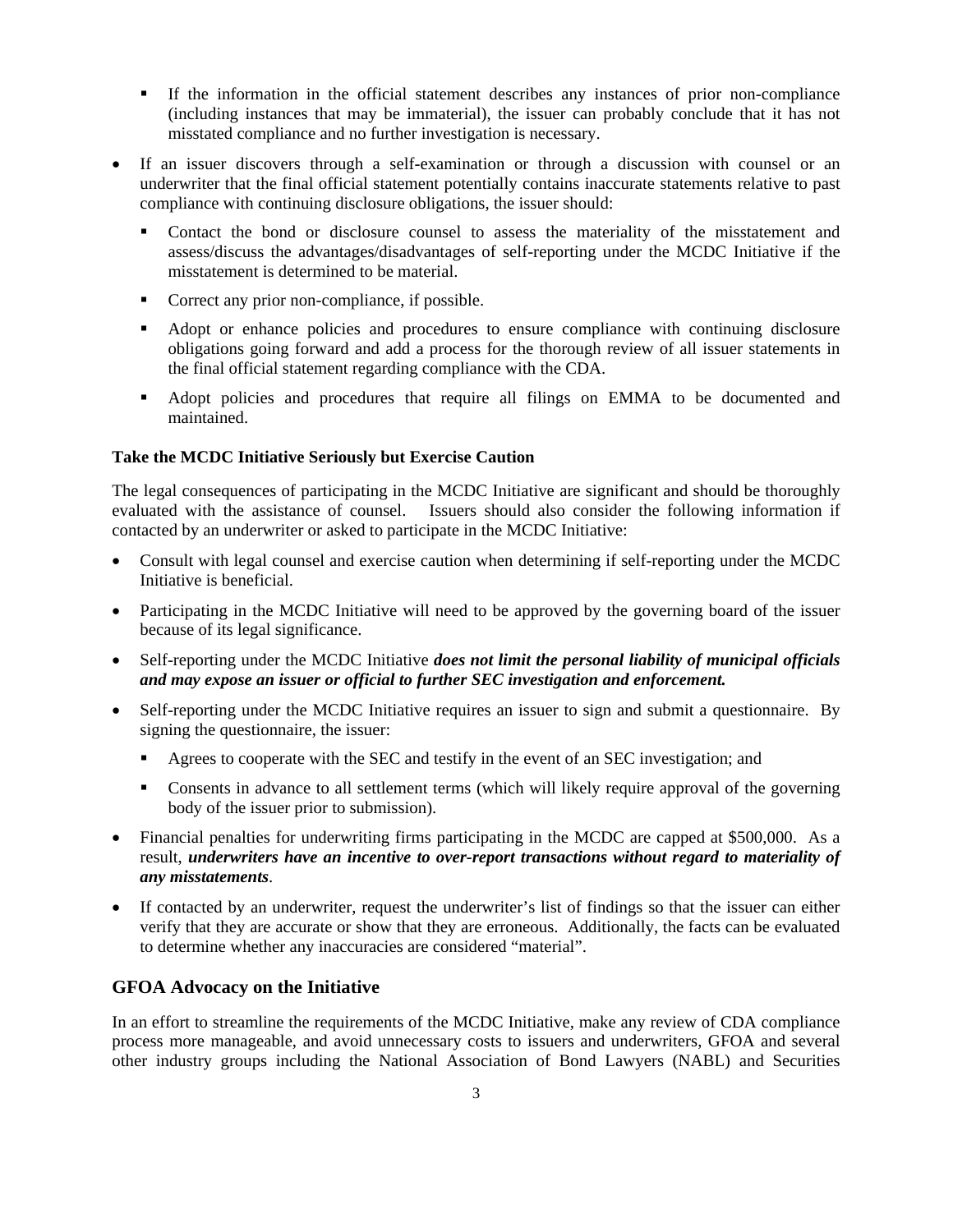Industry and Financial Markets Association (SIFMA) met with the SEC Enforcement Division staff on June 18, 2014 and requested, among other things, the following:

- An extension of the deadline for participation in the MCDC Initiative to ensure that issuers and underwriters have sufficient time to work together to self-report true instances of non-compliance and allow time for issuers to meaningfully evaluate the merits of participating in the MCDC Initiative.
- A narrowing of the scope of the review to only consider annual filings made to the MSRB's EMMA platform after July 1, 2009.
- A clarification from SEC as to what will *not* be considered *material* under the initiative.

The initial feedback from the SEC indicated an unwillingness to streamline the MCDC Initiative to improve the efficiency and effectiveness and reduce the uncertainties and burdens being imposed on issuers. GFOA will continue to press for common-sense changes to modify the MCDC Initiative and focus on constructive ways to improve continuing disclosure compliance.

#### **Resources**

- SEC MCDC Initiative
- GFOA Best Practice: Understanding Your Continuing Disclosure Responsibilities (2010)
- GFOA Best Practice: Using the Comprehensive Annual Financial Report to Meet SEC Requirements for Periodic Disclosure (2006)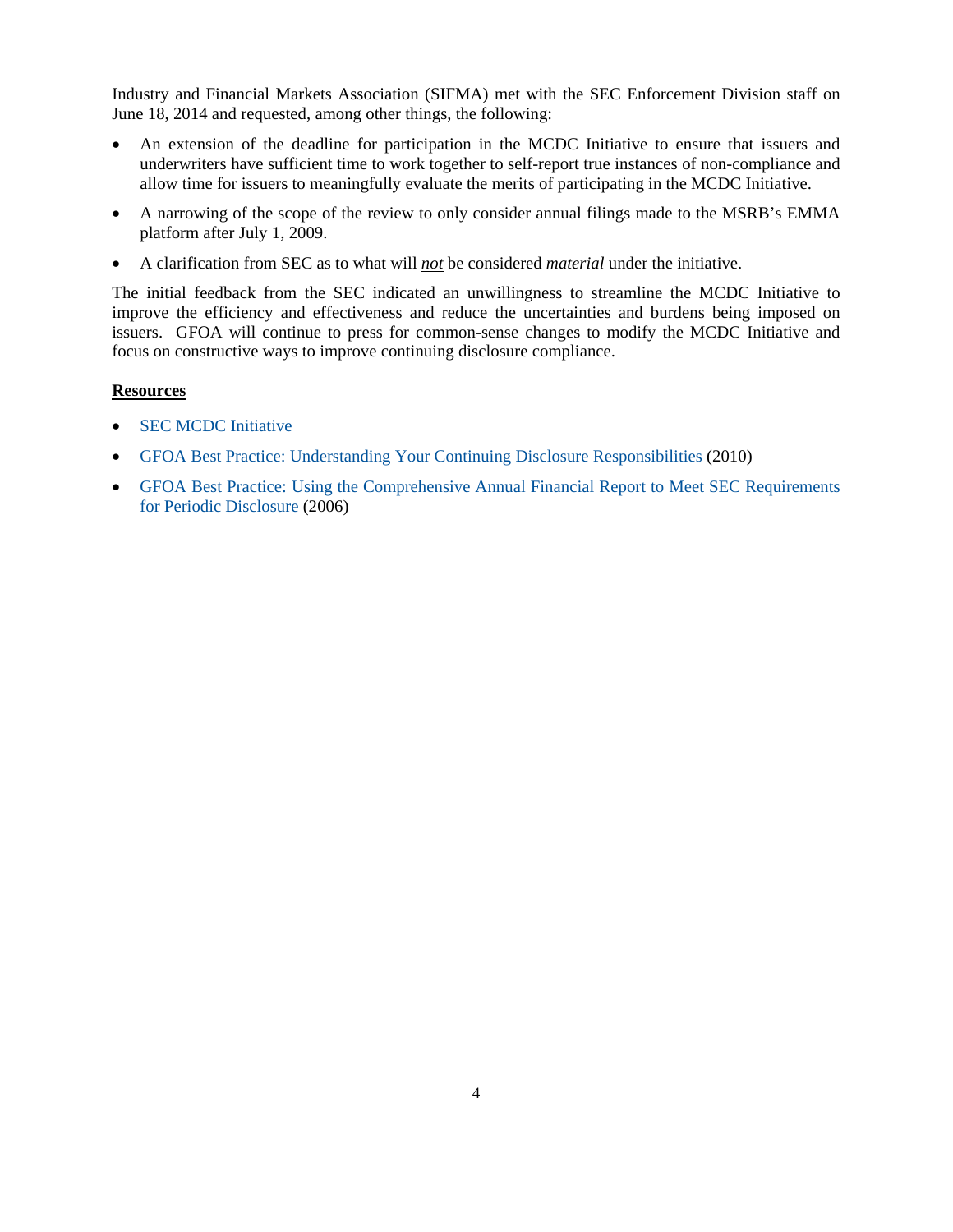# **APPENDIX A**

## **Standardized Settlement Terms and Individual Liability**

SEC's Enforcement Division has established standardized settlement terms for participating issuers and underwriters under MCDC, which are covered on pages 4-5 of the MCDC summary released by SEC on March 10, 2014, and are reiterated below.

### For Issuers

- establish appropriate policies and procedures and training regarding continuing disclosure obligations within 180 days of the institution of the proceedings;
- comply with existing continuing disclosure undertakings, including updating past delinquent filings within 180 days of the institution of the proceedings;
- cooperate with any subsequent investigation by the Division regarding the false statement(s), including the roles of individuals and/or other parties involved;
- disclose in a clear and conspicuous fashion the settlement terms in any final official statement for an offering by the issuer within five years of the date of institution of the proceedings; and
- provide the Commission staff with a compliance certification regarding the applicable undertakings by the issuer on the one year anniversary of the date of institution of the proceedings.

For eligible issuers, the Division will recommend that the Commission accept a settlement in which there is no payment of any civil penalty by the issuer.

### For Underwriters

- retain an independent consultant, not unacceptable to the Commission staff, to conduct a compliance review and, within 180 days of the institution of proceedings, provide recommendations to the underwriter regarding the underwriter's municipal underwriting due diligence process and procedures;
- within 90 days of the independent consultant's recommendations, take reasonable steps to enact such recommendations; provided that the underwriter make seek approval from the Commission staff to not adopt recommendations that the underwriter can demonstrate to be unduly burdensome;
- cooperate with any subsequent investigation by the Division regarding the false statement(s), including the roles of individuals and/or other parties involved; and
- provide the Commission staff with a compliance certifications regarding the applicable undertakings by the Underwriter on the one year anniversary of the date of institution of the proceedings.
- For eligible underwriters, the Division will recommend that the Commission accept a settlement in which the underwriter consents to an order requiring payment of a civil penalty as described below:
	- For offerings of \$30 million or less, the underwriter will be required to pay a civil penalty of \$20,000 per offering containing a materially false statement;
	- For offerings of more than \$30 million, the underwriter will be required to pay a civil penalty of \$60,000 per offering containing a materially false statement;
	- However, no underwriter will be required to pay more than \$500,000 total in civil penalties under the MCDC Initiative.